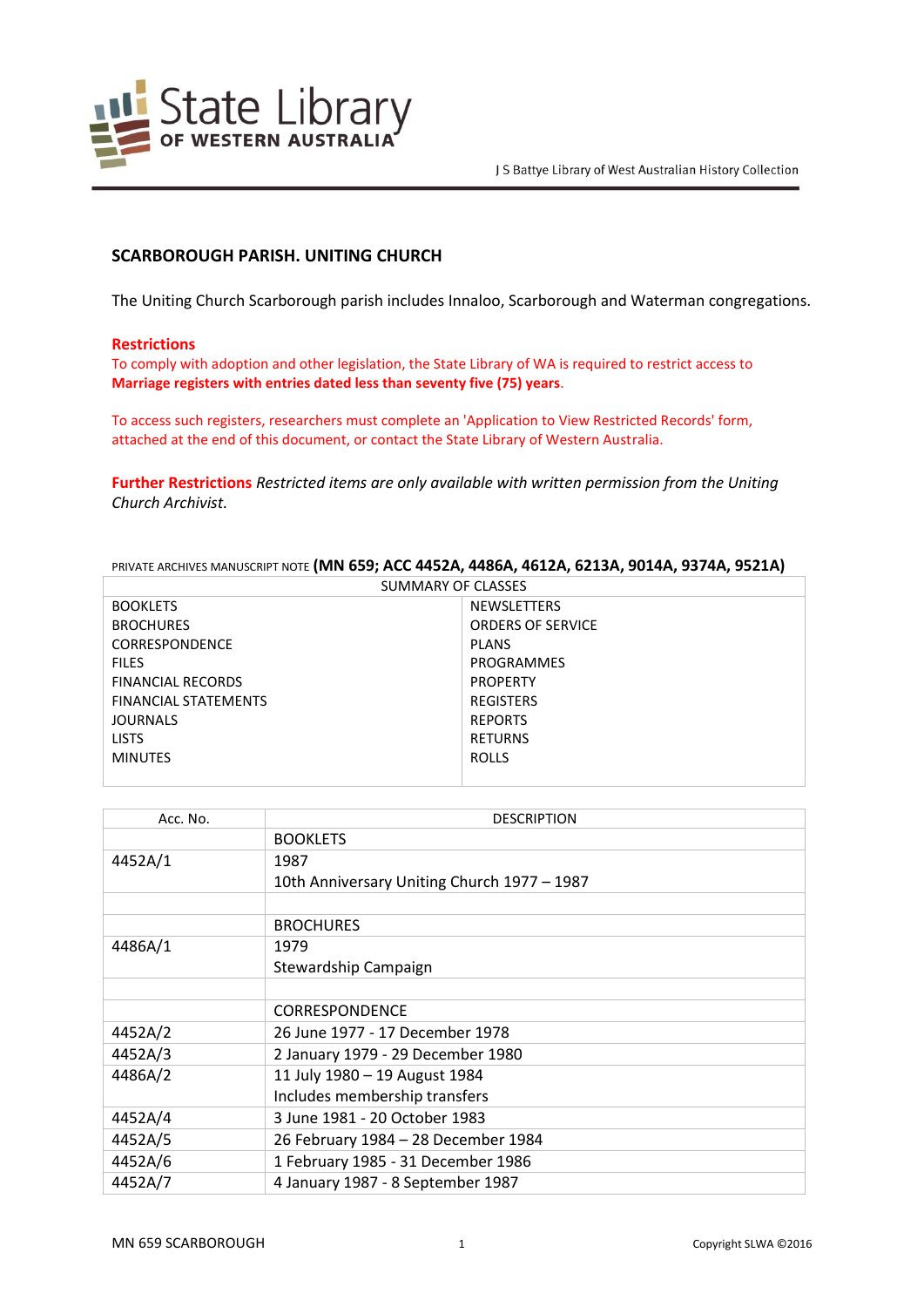

| Acc. No.          | <b>DESCRIPTION</b>                                                           |
|-------------------|------------------------------------------------------------------------------|
| 6213A/18          | 19 Dec 1977 - 1 Dec 1980                                                     |
| 6213A/1           | 4 Feb 1981 - 20 Oct 1983                                                     |
|                   | <b>Elders Council</b>                                                        |
| 6213A/2           | 13 Jan 1984 - 26 Dec 1985                                                    |
|                   | <b>Elders Council</b>                                                        |
| 6213A/3           | 2 Jan 1986 - 14 Dec 1986                                                     |
|                   | <b>Elders Council</b>                                                        |
| 6213A/4           | 4 Jan 1987 - 17 Dec 1987                                                     |
|                   | <b>Elders Council</b>                                                        |
| 6213A/5           | 4 Jan 1988 - 22 Dec 1988                                                     |
|                   | <b>Elders Council</b>                                                        |
| 6231A/6           | 31 Jan 1989 - 23 Feb 1990                                                    |
|                   | <b>Elders Council</b>                                                        |
| 4612A/1           | November 1984 - December 1987                                                |
|                   | Innaloo Ladies' Guild                                                        |
| 4612A/2           | 8 January 1988 - June 1989                                                   |
|                   | Innaloo Ladies' Guild                                                        |
| 4612A/3           | 20 July 1989 - 20 February 1991                                              |
|                   | Innaloo Ladies' Guild                                                        |
| 4612A/4           | UNASSIGNED                                                                   |
| 9521A/1           | 9 January 1990 - 6 December 1992                                             |
| 9521A/2           | 31 January 1992 - 17 December 1993                                           |
| 9521A/3           | 16 March 1994 - 21 April 2005                                                |
|                   |                                                                              |
|                   | <b>FILES</b>                                                                 |
| 4486A/3           | April 1979                                                                   |
| <b>RESTRICTED</b> | Information about the parish (some personal and confidential)                |
| 6213A/19          | 27 Jun 1983 - 22 Oct 1985                                                    |
| 4452A/8           | 28 July 1983 - 7 June 1987                                                   |
|                   | <b>Carine Development</b>                                                    |
| 4452A/9           | 30 June 1980 - 7 December 1984                                               |
|                   | <b>Directional Street Signs</b>                                              |
| 4452A/10          | 27 March 1979; January 1984; 7 December 1984; 25 November 1986; 17           |
| <b>RESTRICTED</b> | <b>July 1988</b>                                                             |
|                   | Settlement of New Minister                                                   |
| 4452A/11          | July - June 1977; July 1979; July 1980; July 1981; July 1984; 10 March 1985; |
|                   | July 1985;                                                                   |
|                   | 1986 Stewardships                                                            |
| 4452A/12          | 8 July 1980; December 1983; April 1984; 24 May 1985; 9 September 1985        |
|                   | Parish Review, includes Parish profiles                                      |
| 4452A/13          | 2 October 1978; 18 April 1980; 8 May 1981; 16 October 1985                   |
|                   | Camping                                                                      |
| 4452A/14          | 11 December 1977 - 12 April 1988                                             |
|                   | <b>Property Committee</b>                                                    |
| 4452A/15          | 8 August 1977 - 21 February 1987<br>Youth Work in the Parish                 |
|                   |                                                                              |
|                   | <b>FINANCIAL RECORDS</b>                                                     |
|                   |                                                                              |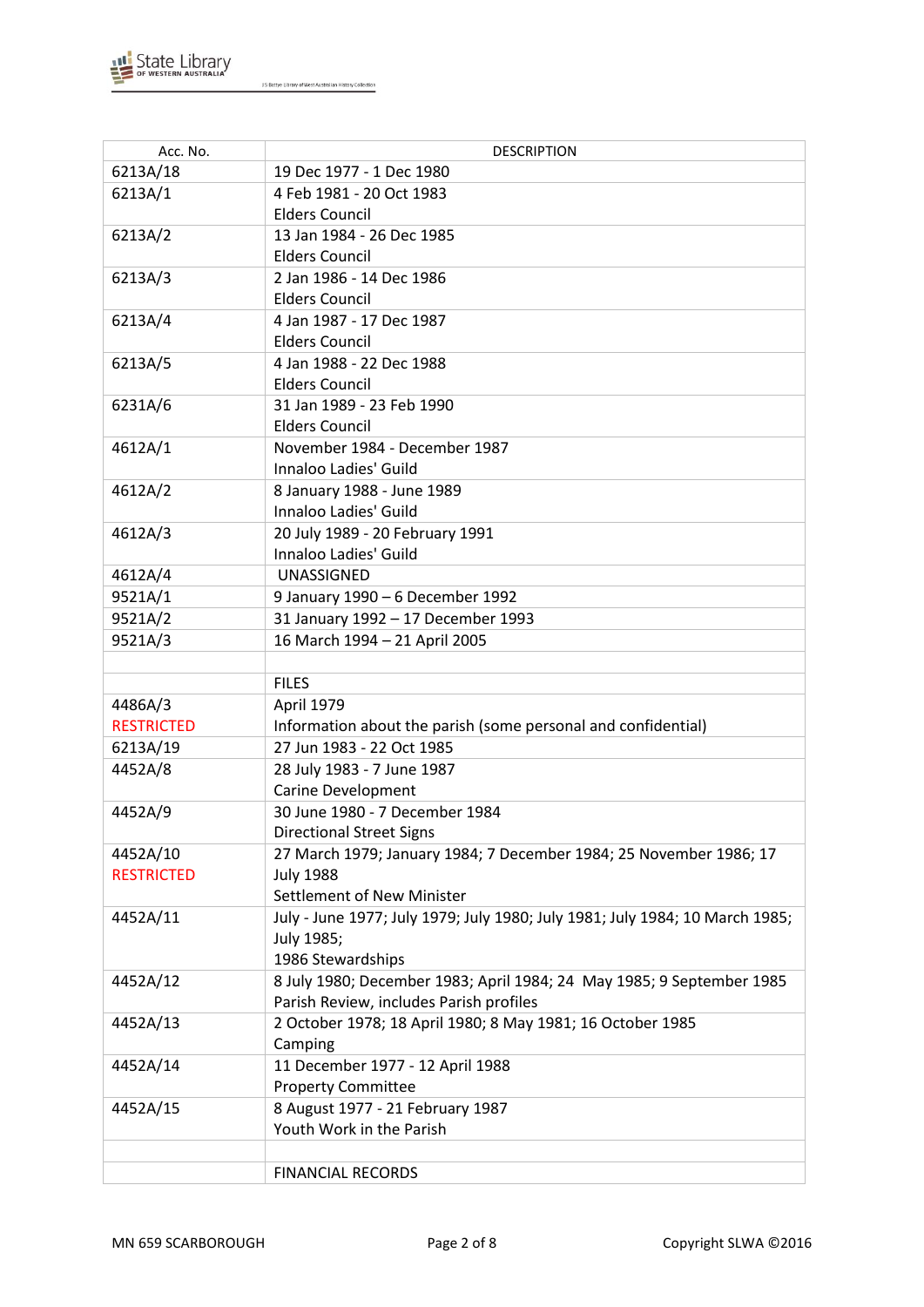

| Acc. No. | <b>DESCRIPTION</b>                                                 |
|----------|--------------------------------------------------------------------|
| 6213A/20 | 1 Jan 1977 - 31 Dec 1980                                           |
| 6213A/7  | 1 Jan 1980 - 31 Dec 1989                                           |
|          | Statements of receipts and expenditure                             |
|          |                                                                    |
|          | <b>FINANCIAL STATEMENTS</b>                                        |
| 4452A/16 | 22 June 1977; 31 December 1981; 31 December 1985; 31 December 1986 |
|          | With some Budgets, Auditors' Statements and related correspondence |
|          |                                                                    |
|          | <b>HISTORIES</b>                                                   |
| 4612A/5  | n.d.                                                               |
|          | The beginnings of the Innaloo Church                               |
| 4612A/7  | UNASSIGNED                                                         |
| 4612A/8  | <b>UNASSIGNED</b>                                                  |
| 4612A/9  | <b>UNASSIGNED</b>                                                  |
|          |                                                                    |
|          | <b>JOURNALS</b>                                                    |
| 4452A/17 | 2 September 1979 - 20 July 1980                                    |
|          | <b>Offering Record</b>                                             |
| 4452A/18 | 3 August 1980 - 18 April 1982                                      |
|          | <b>Offering Record</b>                                             |
|          |                                                                    |
|          | <b>LISTS</b>                                                       |
| 4486A/4  | nd                                                                 |
|          | <b>Confirmed Members</b>                                           |
| 4486A/5  | nd                                                                 |
|          | Members allocated to various Elders                                |
| 4486A/6  | nd                                                                 |
|          | Names of Confirmed Members to be checked                           |
| 4486A/7  | nd                                                                 |
|          | <b>Names of Council Elders</b>                                     |
| 4486A/8  | nd                                                                 |
|          | Members allocated to various Elders - Southern                     |
|          | Area                                                               |
| 4486A/9  | nd                                                                 |
|          | <b>Elders Roster</b>                                               |
| 4486A/10 | nd                                                                 |
|          | Lists of Members by geographical area                              |
| 4452A/19 | 1975 - 1977                                                        |
|          | Ministers, Lay Preachers, Elders, Presbytery                       |
|          | Representatives                                                    |
| 4452A/20 | 1976 - 1979                                                        |
|          | <b>Parish Councillors</b>                                          |
| 4452A/21 | 6 May 1978                                                         |
|          | Parish Secretary - Presbytery representative                       |
| 4452A/22 | n.d.                                                               |
|          | Membership of Parish                                               |
| 4452A/23 | n.d.                                                               |
|          | <b>Constitution of Parish Council</b>                              |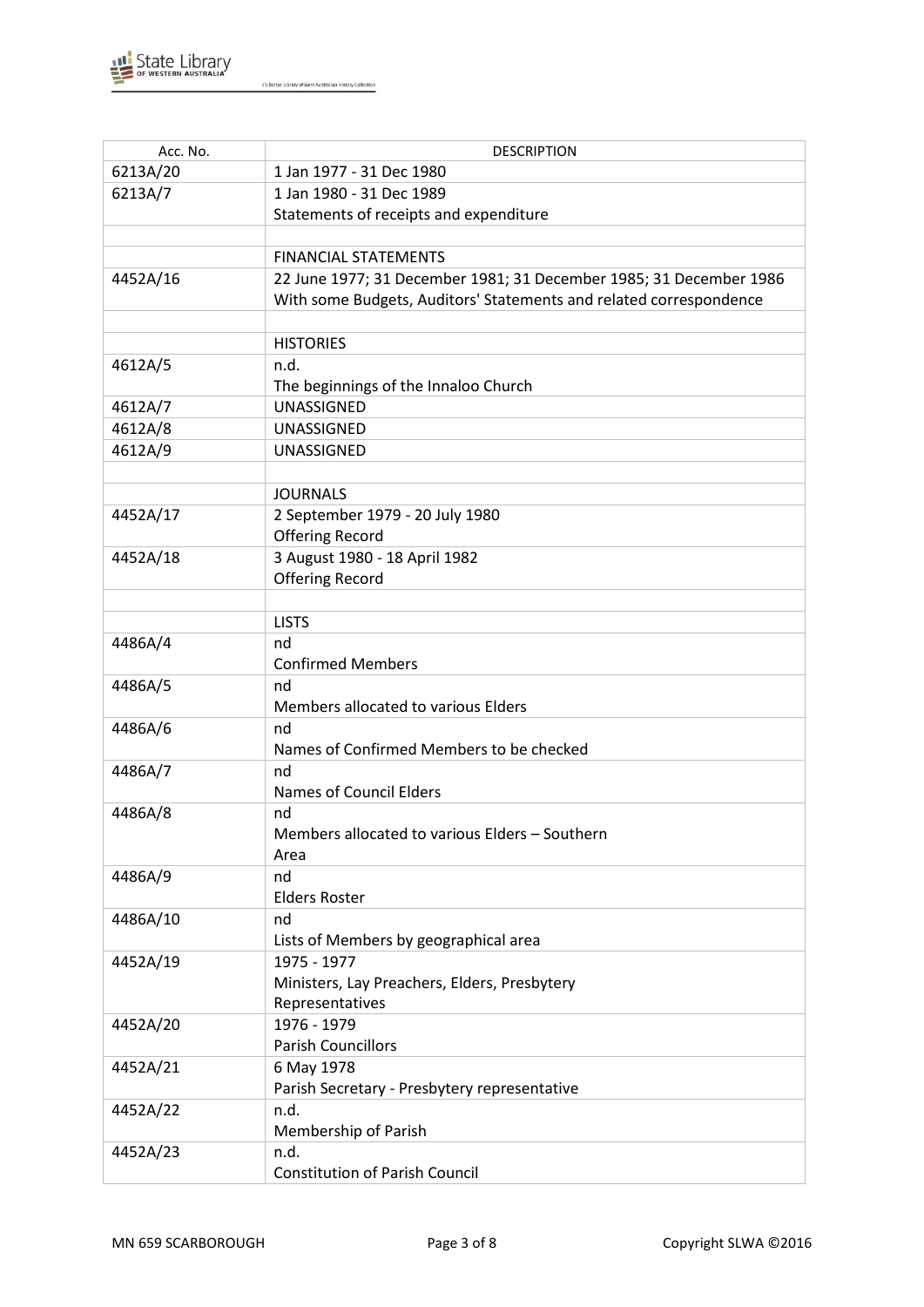

| Acc. No. | <b>DESCRIPTION</b>                                                    |
|----------|-----------------------------------------------------------------------|
| 4452A/24 | n.d.                                                                  |
|          | 5 names and addresses                                                 |
| 4452A/25 | 1981                                                                  |
|          | Members of Parish Council, Elders' Council,                           |
|          | <b>Property Committees</b>                                            |
| 4452A/26 | 1981 - 1983                                                           |
|          | Ministers, Lay Preachers, Elders, Property                            |
|          | Committees                                                            |
| 4452A/27 | 1984                                                                  |
|          | <b>Functional Chart</b>                                               |
| 4452A/28 | 19 October 1978                                                       |
|          | Change of Elders                                                      |
| 4452A/29 | 1979 - 1981                                                           |
|          | <b>Scarborough Property Committee</b>                                 |
| 4452A/30 | n.d.                                                                  |
|          | <b>Waterman Property Committee</b>                                    |
| 4452A/31 | 18 October 1981                                                       |
|          | Innaloo Property Committee                                            |
| 4452A/32 | 18 May 1984                                                           |
|          | Lay Preachers                                                         |
| 6213A/21 | 1977, c 1980                                                          |
| 6213A/8  | 14 Jan 1981 - 10 August 1987                                          |
|          | Membership lists                                                      |
| 6213A/9  | 16 April 1988 - 31 Dec 1989                                           |
|          | Membership lists                                                      |
|          |                                                                       |
|          | <b>MINUTES</b>                                                        |
| 4452A/36 | n.d.                                                                  |
|          | <b>Executive Committee</b>                                            |
| 4452A/33 | 26 July 1976; 2 May 1977; 20 June [1977]; 8 August 1977; 24 October   |
|          | 1977; 10 November 1981; 22 April 1986; 7 February 1987 Parish Council |
| 4452A/34 | 27 July 1977; 3 October 1977                                          |
|          | <b>Council of Elders</b>                                              |
| 9014A/1  | 17 August 1977 - 20 April 2004                                        |
|          | <b>Parish Property Committee</b>                                      |
| 4452A/39 | 19 June 1977; 8 August 1977; 4 December 1977; 11 December 1977; 3     |
|          | December 1978; 8 March 1981;                                          |
| 6213A/23 | 8 Aug 1977 - 3 Nov 1980                                               |
| 6213A/22 | 11 Dec 1977 - 1980                                                    |
| 4452A/35 | 22 November 1978 - 3 November 1980                                    |
|          | <b>Property Committee</b>                                             |
| 4486A/11 | 7 February 1980; 16 December 1981 - 9 August                          |
|          | 1983                                                                  |
| 4452A/37 | 3 June 1981 - 15 September 1981                                       |
|          | <b>Steering Committee</b>                                             |
| 6213A/14 | 24 June 1981 - 7 Nov 1989                                             |
|          | Parish Council                                                        |
| 6213A/15 | 12 Oct 1981 - 1 Nov 1989                                              |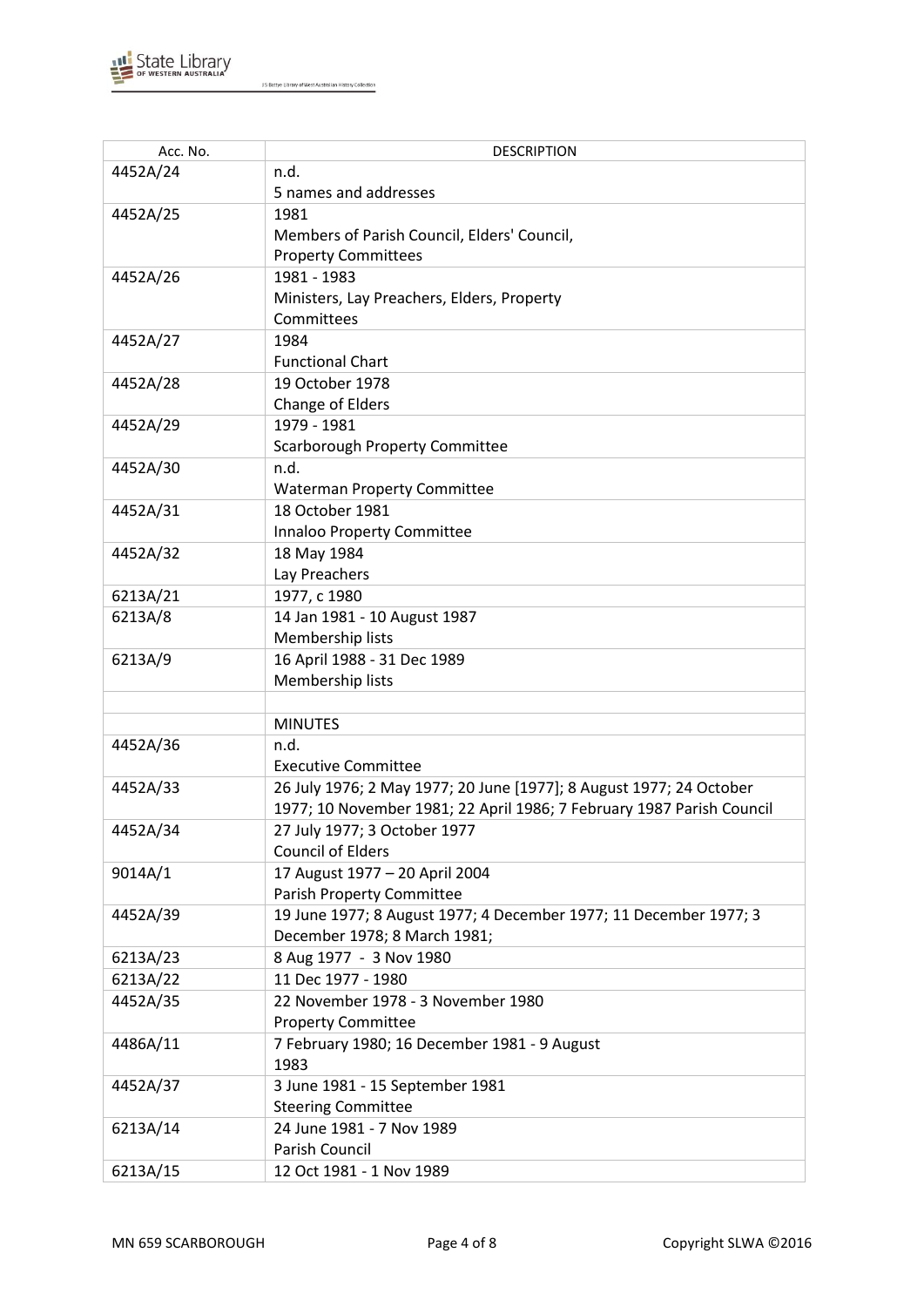

| Acc. No. | <b>DESCRIPTION</b>                         |
|----------|--------------------------------------------|
|          | <b>Property Committee</b>                  |
| 6213A/10 | 29 Nov 1981 - 18 Dec 1988                  |
|          | Congregational Meetings - includes reports |
| 6213A/11 | 16 Dec 1981 - 12 Dec 1987                  |
|          | <b>Elders Council</b>                      |
| 6213A/16 | 23 June 1985 - June/July 1985              |
|          | Presbytery of Swan                         |
| 4452A/38 | 25 March 1986 - 29 April 1986              |
|          | Parish Council Options Committee           |
| 6213A/12 | 9 Feb 1988 - 19 Nov 1989                   |
|          | <b>Elders Council</b>                      |
| 9374A/1  | 19 April 1988-16 March 1993                |
|          | <b>Elders Committee</b>                    |
| 6213A/13 | 12 Mar 1989 - 31 Dec 1989                  |
|          | Annual Parish meetings - includes reports  |
| 9521A/4  | 13 February 1990 - 20 July 1993            |
|          | Elders council                             |
| 9521A/11 | 6 February 1990 - 17 April 1994            |
| 9521A/12 | 6 March 1990 - 5 April 1994                |
|          | Parish meetings                            |
| 9521A/10 | 6 June 1990 - 27 October 1994              |
|          | Property committee                         |
| 9521A/15 | 2 July 1992 - 12 May 1993                  |
|          | Stewardship committee                      |
| 9521A/16 | 6 September 1992 - 13 November 1994        |
|          | Waterman congregation                      |
| 9521A/14 | 22 December 1992 - 1 July 1993             |
|          | Restructuring steering committee           |
| 9521A/6  | 23 July 1993 - 28 November 1994            |
|          | Management committee                       |
| 9521A/7  | 24 August 1993                             |
|          | Parish working committee                   |
| 9521A/5  | 17 January 1994 - 8 March 1994             |
|          | Finance committee                          |
| 9521A/17 | 8 March 1994 - 8 November 1994             |
|          | Waterman, Elders                           |
| 9521A/8  | 14 March 1994 - 8 December 1998            |
|          | Parish council                             |
| 9521A/9  | 9 February 1999 - 10 December 2002         |
|          | Parish council                             |
| 9521A/13 | 11 February 2013 - 11 October 2005         |
|          | Parish council                             |
|          |                                            |
|          | NEWSLETTERS                                |
| 4452A/40 | February 1980                              |
|          | Parish Newsletter                          |
| 4452A/41 | <b>July 1980</b>                           |
|          | Scarborough Beach Contract Community       |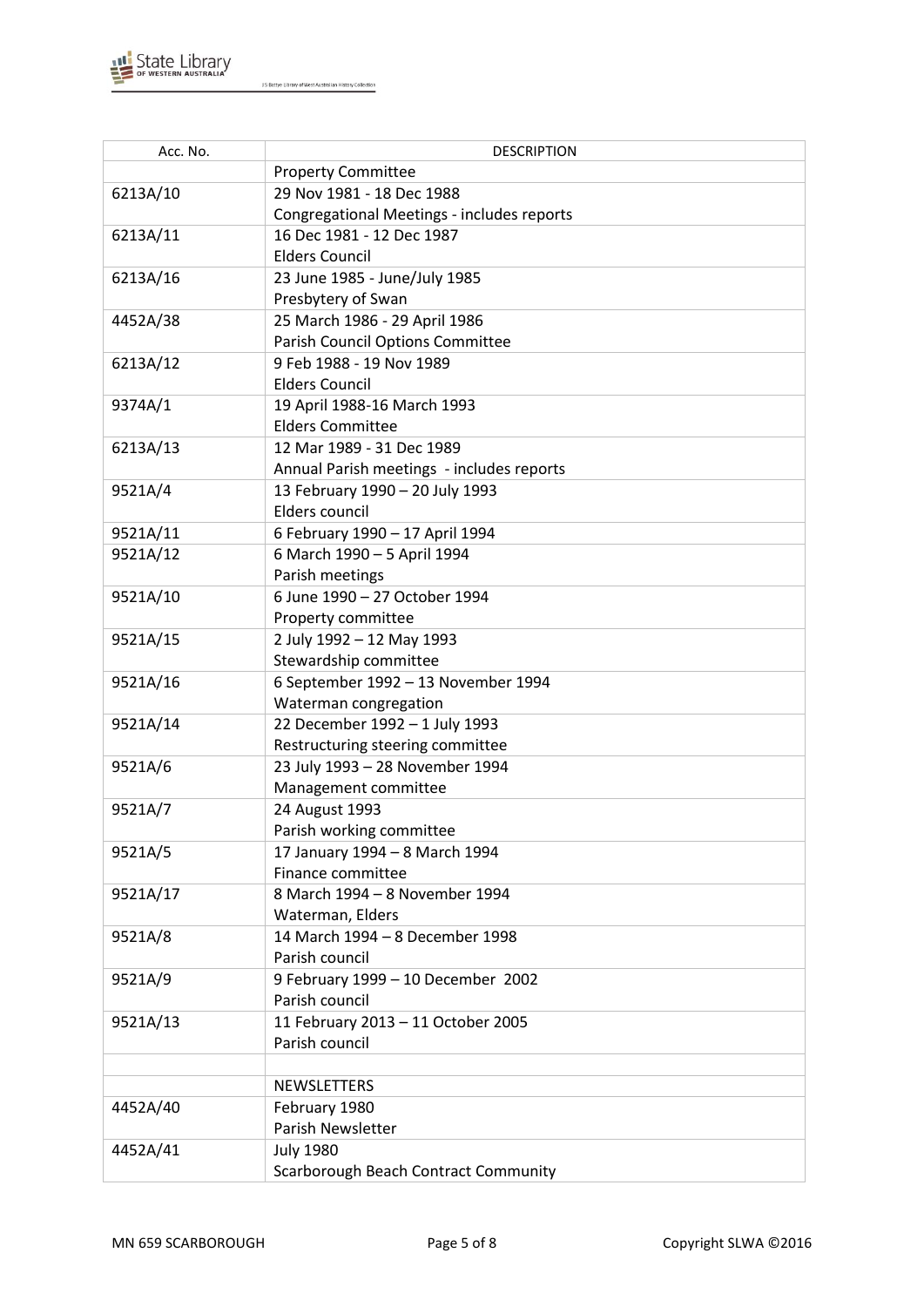

| Acc. No.                  | <b>DESCRIPTION</b>                                                       |
|---------------------------|--------------------------------------------------------------------------|
| 4452A/42                  | November 1985                                                            |
|                           | Parish Link                                                              |
| 4452A/43                  | May/June 1986; February/March 1987                                       |
|                           | Uniting Church Fellowship                                                |
| 4452A/44                  | May/June 1986; July/August 1986                                          |
|                           | <b>Social Justice News</b>                                               |
|                           |                                                                          |
|                           | <b>ORDERS OF SERVICE</b>                                                 |
| 4452A/45                  | 3 February 1980                                                          |
|                           | Ordination of Rev. Stephen Francis                                       |
|                           |                                                                          |
|                           | <b>PLANS</b>                                                             |
| 4486A/12                  | December 1979 - January 1980                                             |
| 4452A/46                  | February 1981                                                            |
|                           | <b>Preaching Plan</b>                                                    |
|                           |                                                                          |
|                           | <b>PROGRAMMES</b>                                                        |
| 4452A/47                  | n.d.                                                                     |
|                           | A Festival of Christian Arts                                             |
|                           |                                                                          |
|                           | <b>REGISTERS</b>                                                         |
| 4452A/48                  | 9 April 1977 - 15 May 1982                                               |
| <b>Marriage Registers</b> | Register contains Certificates for Marriages conducted at King's Park,   |
| <b>RESTRICTED</b>         | Scarborough, Innaloo, Karrinyup, Belmont Civic Centre, Guildford, High   |
|                           | Wycombe, Triggs, Waterman                                                |
| 4612A/9a                  | February 1980 - November 1986, December 1986 - December 1990             |
|                           | Attendance registers Innaloo Ladies' Guild                               |
| 4612A/10                  | 1988                                                                     |
|                           | Annual Reports (Committee Report, Innaloo Ladies' Guild, financial       |
|                           | statement, Council of Elders)                                            |
| 4612A/11                  | 1985 - 1989                                                              |
|                           | Innaloo Ladies' Guild                                                    |
| 4612A/12                  | 10 June 1990                                                             |
|                           | "Together We Care" Stewardship Report                                    |
|                           |                                                                          |
|                           | <b>REPORTS</b>                                                           |
| 4486A/13                  | 1979                                                                     |
|                           | <b>Annual Reports</b>                                                    |
| 6213A/17                  | 28 Feb 1982 - 31 Dec 1989                                                |
|                           | <b>Annual Congregational Reports</b>                                     |
| 4452A/49                  | 20 May 1977; 3 December 1978; 2 December 1979; 1 June 1985; June 1986    |
|                           | - 12 April 1987                                                          |
|                           | Includes Reports from Rev. L. Goode on Clinical Pastoral Education       |
|                           | Programme; Diploma of Ministry; Meeting of Swan Presbytery; Election     |
|                           | of Members to Church bodies; Youth Fellowship; Fourth Assembly of the    |
|                           | Uniting Church; Re-structuring of Parish Administration; Parish Rallies; |
|                           | <b>Ministers Reports</b>                                                 |
| 4452A/50                  | 9 July 1980                                                              |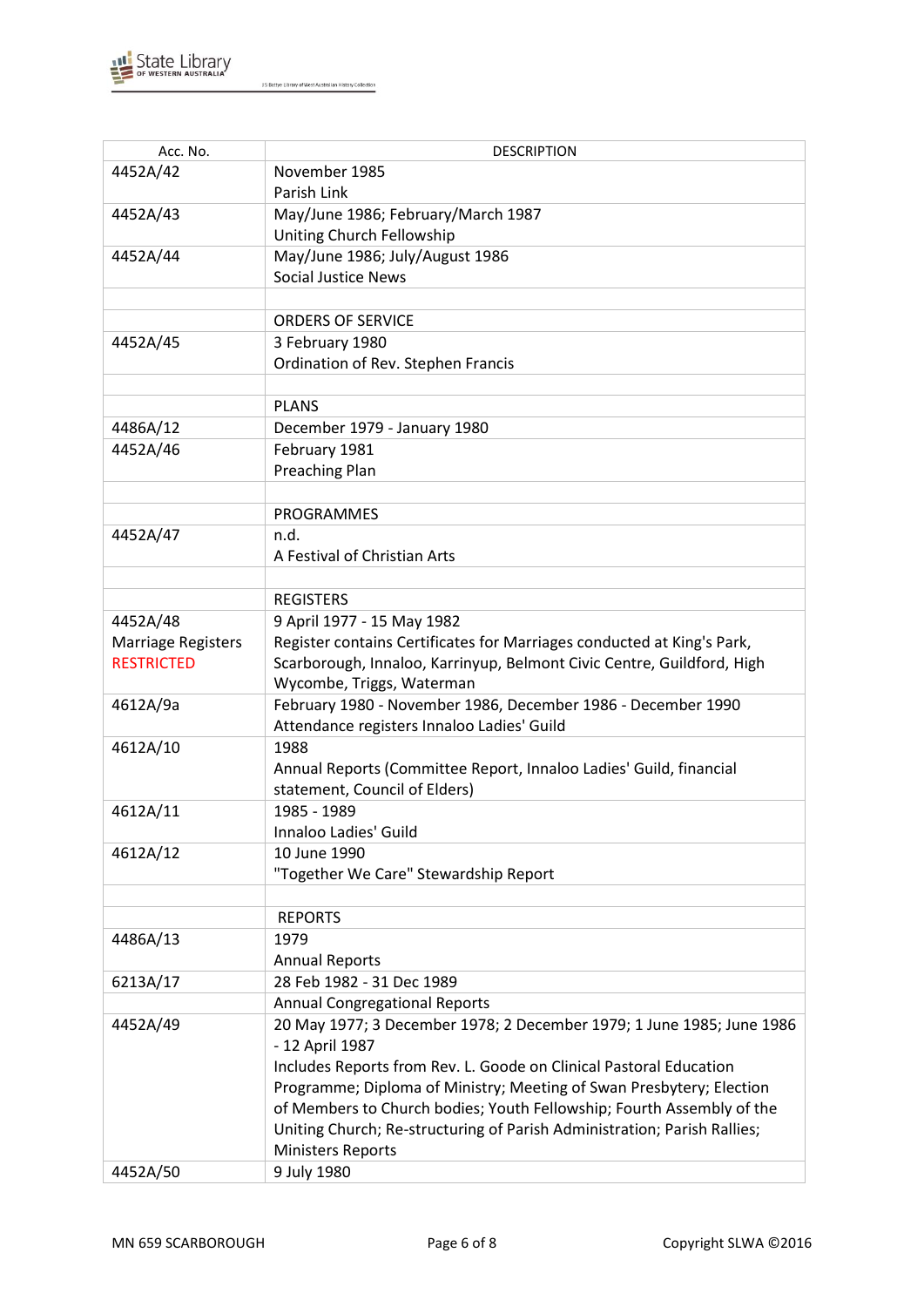

| Acc. No.    | <b>DESCRIPTION</b>                                                                      |  |
|-------------|-----------------------------------------------------------------------------------------|--|
|             | To Council of Elders' on Application of Mr N. Campbell to Candidate for the<br>Ministry |  |
| 4452A/51    | 26 June 1977; 12 April 1987                                                             |  |
|             | To Annual Congregational Meetings. Includes reports from Church Union                   |  |
|             | Inauguration Committee; Youth Fellowship; Secretary Second Annual                       |  |
|             | Synod; Family Fellowship; Ministers; Property Committee; Stewardship                    |  |
|             | Committee;                                                                              |  |
|             | Lunch and Chat Organisation; Bible Study Group; Sunday School; Ladies'                  |  |
|             | Guild; Council of Elders; Book Stall                                                    |  |
| 9521A/20    | $1990 - 1992$                                                                           |  |
| 9374A/2     | February 1990-July 1993                                                                 |  |
|             | Parish Reports                                                                          |  |
| 9014A/2     | 1 July 1993 - 2003                                                                      |  |
|             | <b>Restructuring of Parish</b>                                                          |  |
| 9521A/21    | 1993 - 2005                                                                             |  |
| 9521A/18    | $1994 - 2005$                                                                           |  |
|             | Parish/church council. Annual reports                                                   |  |
| 9521A/19    | 30 March 1994                                                                           |  |
|             | Scarborough-Waterman autonomous group                                                   |  |
|             |                                                                                         |  |
|             | <b>RETURNS</b>                                                                          |  |
| 4452A/52    | 1978; 1980 - 1985                                                                       |  |
|             | Statistical Returns with related correspondence                                         |  |
|             |                                                                                         |  |
|             | <b>ROLLS</b>                                                                            |  |
| 4452A/53    | February 1978 - 3 April 1978                                                            |  |
|             | <b>Alterations to Members Roll</b>                                                      |  |
| 4452A/54    | n.d.                                                                                    |  |
|             | <b>Alterations to Members Roll</b>                                                      |  |
| 9014A/3 OSM | March 1985 - May 1990                                                                   |  |
|             | Confirmed Members Roll - Carine congregation                                            |  |

Holdings = 90 cm + 3 cm + 2 cm + 17 cm

#### *Copyright Restrictions*

The Commonwealth Copyright Act 1968 regulates copying of unpublished material. It is the user's legal obligation to determine and satisfy *copyright.*